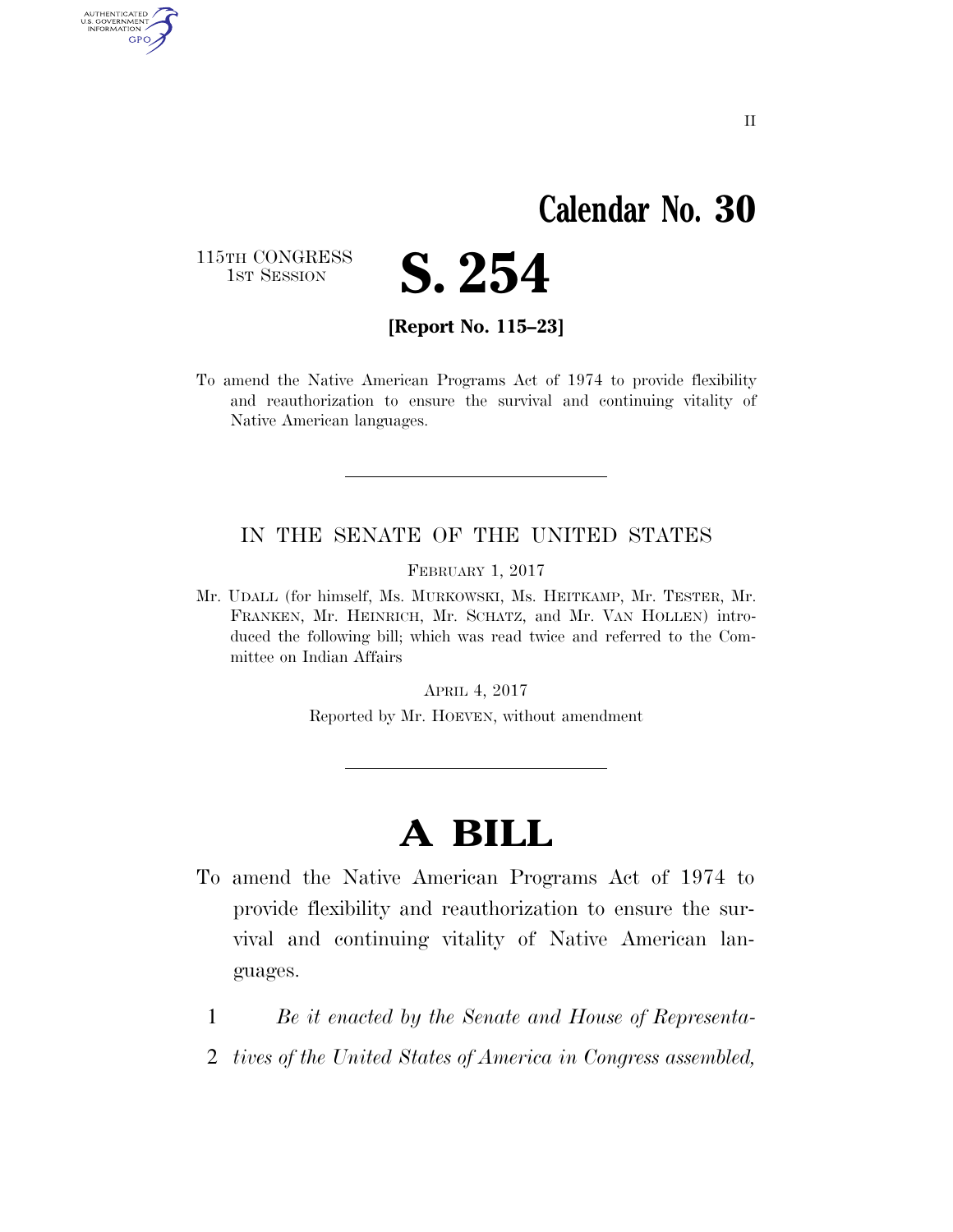| $\mathbf{1}$   | <b>SECTION 1. SHORT TITLE.</b>                           |
|----------------|----------------------------------------------------------|
| 2              | This Act may be cited as the "Esther Martinez Na-        |
| 3              | tive American Languages Preservation Act".               |
| 4              | SEC. 2. NATIVE AMERICAN LANGUAGES GRANT PROGRAM.         |
| 5              | Section 803C of the Native American Programs Act         |
| 6              | of 1974 (42 U.S.C. 2991b-3) is amended—                  |
| $\overline{7}$ | $(1)$ in subsection $(b)(7)$ —                           |
| 8              | $(A)$ in subparagraph $(A)(i)$ , by striking             |
| 9              | "10" and inserting " $5$ "; and                          |
| 10             | $(B)$ in subparagraph $(B)(i)$ , by striking             |
| 11             | " $15$ " and inserting " $10$ "; and                     |
| 12             | $(2)$ in subsection $(e)(2)$ —                           |
| 13             | $(A)$ by striking "or 3-year basis" and in-              |
| 14             | serting "3-year, 4-year, or 5-year basis"; and           |
| 15             | $(B)$ by inserting ", 4-year, or 5-year" after           |
| 16             | "on a $3$ -year".                                        |
| 17             | SEC. 3. REAUTHORIZATION OF NATIVE AMERICAN LAN-          |
| 18             | <b>GUAGES PROGRAM.</b>                                   |
| 19             | (a) IN GENERAL.—Section 816(e) of the Native             |
| 20             | American Programs Act of 1974 (42 U.S.C. 2992d(e)) is    |
| 21             | amended by striking "2008, 2009, 2010, 2011, and 2012"   |
| 22             | and inserting "2018 through 2022".                       |
| 23             | (b) TECHNICAL CORRECTION.—Section 816 of the             |
| 24             | Native American Programs Act of 1974 (42 U.S.C.          |
| 25             | 2992d) is amended in subsections (a) and (b) by striking |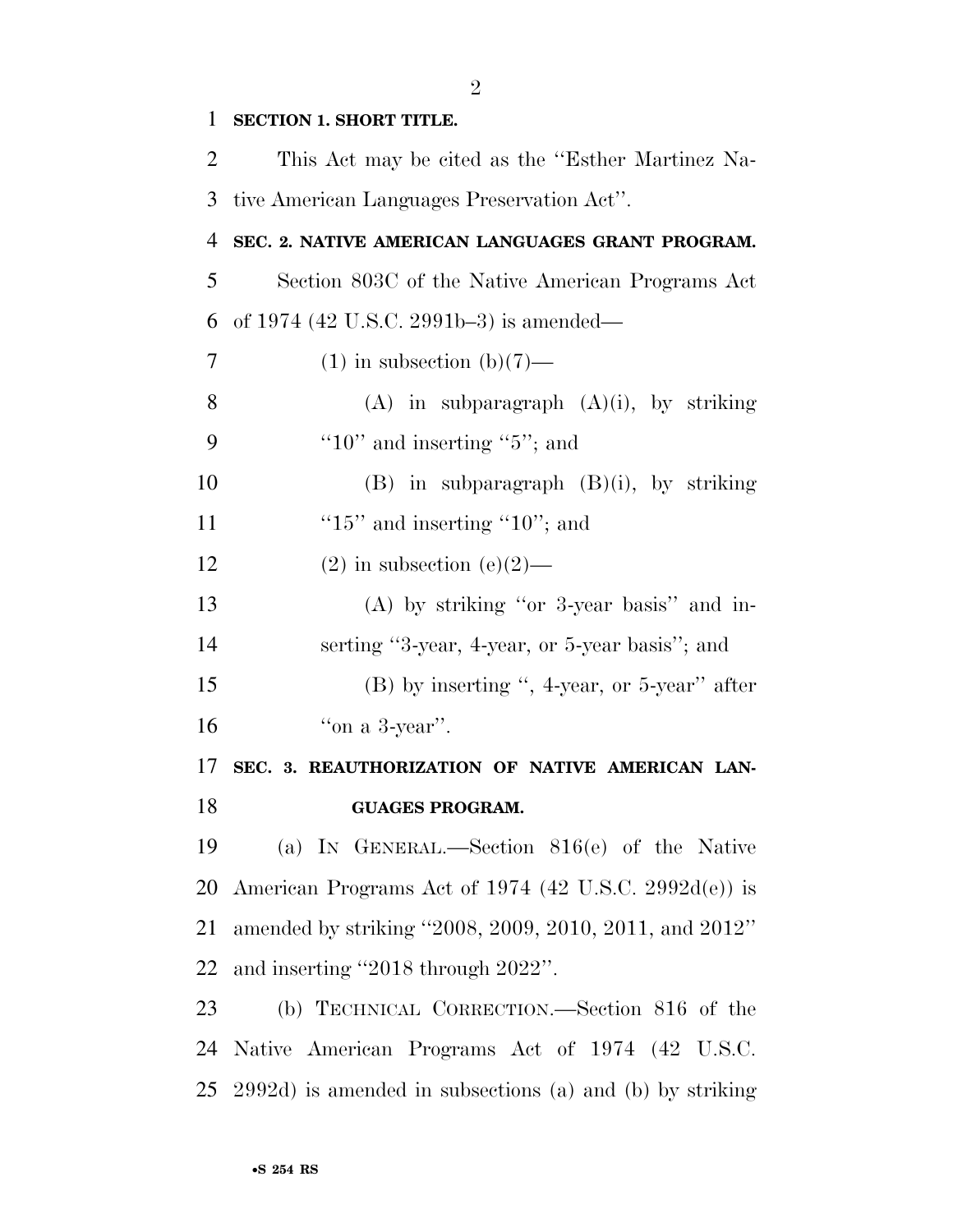- 1 ''subsection (e)'' each place it appears and inserting ''sub-
- 2 section (d)".